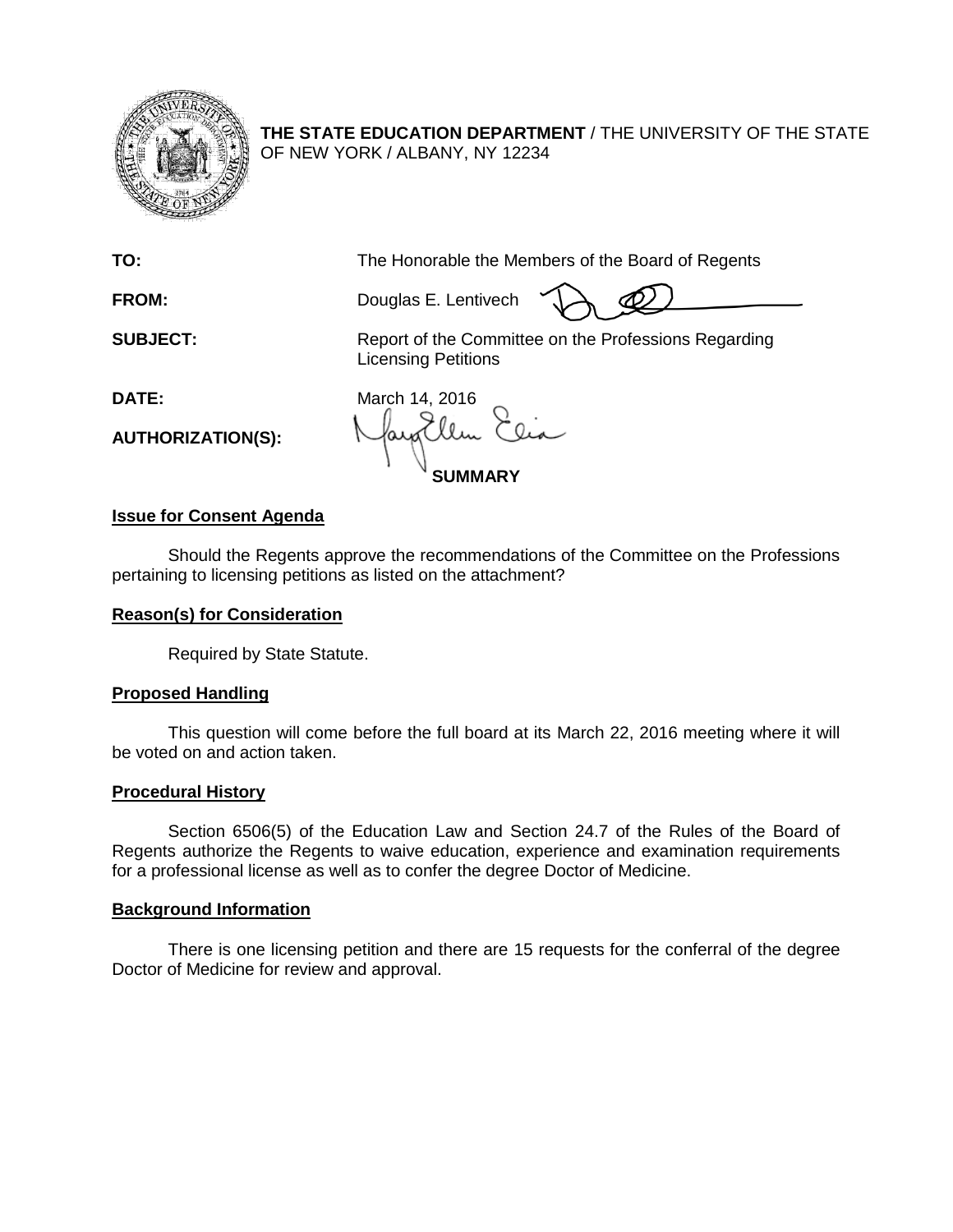## **Recommendation**

It is recommended that the Regents approve the recommendations of the Committee on the Professions regarding the licensing petition and degree conferrals.

# **Timetable for Implementation**

Approval of the Committee on the Professions' recommendations will be effective March 22, 2016.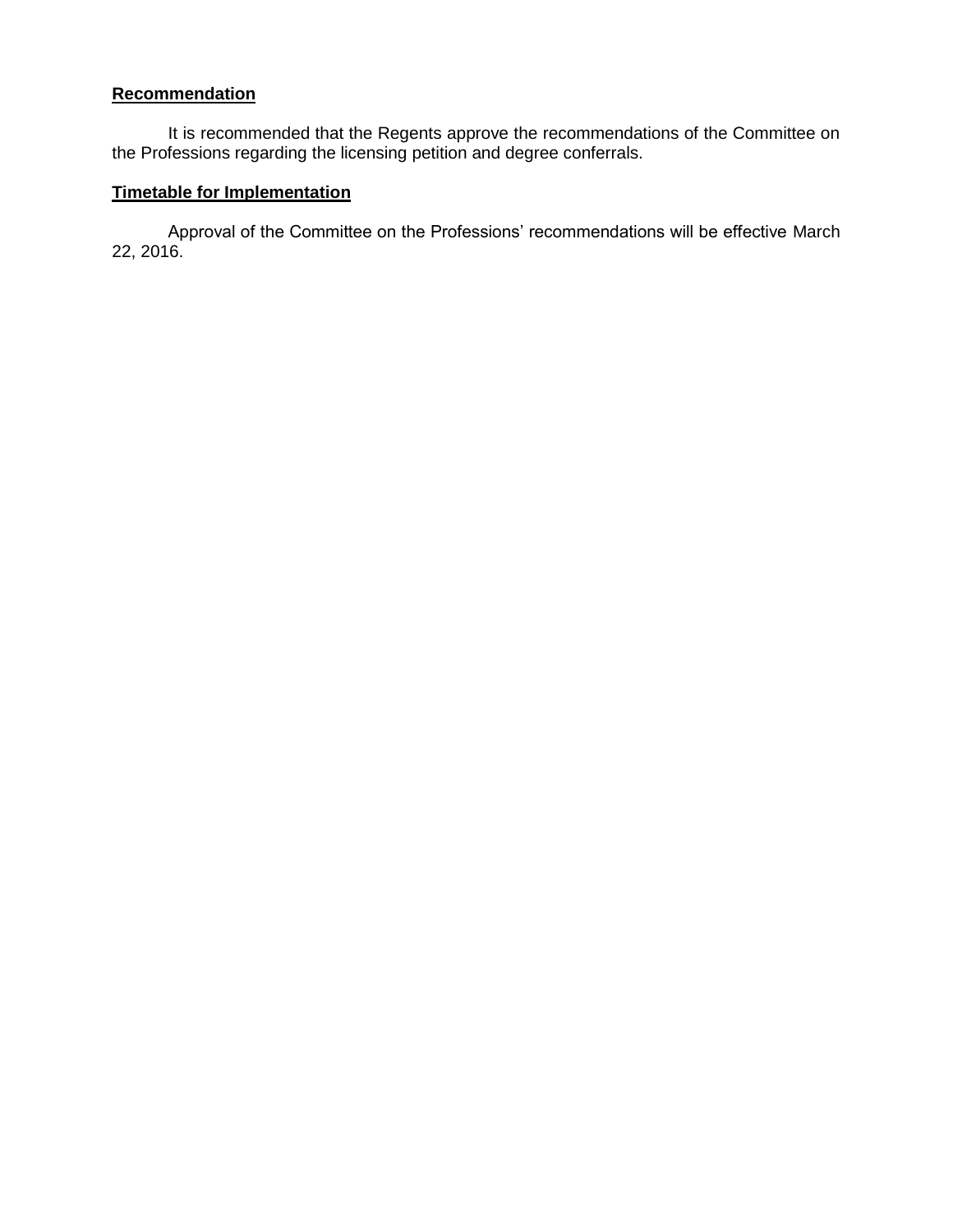| Cases Presented to Board of Regents on March 22, 2016 |                      |              |                   |                                                                    | <b>SUMMARY REPORT</b> |            |                                               |                                  |
|-------------------------------------------------------|----------------------|--------------|-------------------|--------------------------------------------------------------------|-----------------------|------------|-----------------------------------------------|----------------------------------|
| <b>PROFESSION</b>                                     | <b>EDUCATION</b>     |              |                   | <b>EXAMINATION</b>                                                 |                       |            |                                               |                                  |
|                                                       | Pre-<br>Professional | Professional | Post-<br>Graduate | Proficiency                                                        | Licensing             | Experience | <b>Confer Degree</b><br>Doctor of<br>Medicine | Three-Year<br>Limited<br>License |
| <b>Certified Public</b><br>Account                    |                      |              |                   |                                                                    | 16-02-07              |            |                                               |                                  |
| Medicine                                              |                      |              |                   |                                                                    |                       |            | 16-12-60C<br>to<br>16-26-60C                  |                                  |
| OTHER:                                                |                      |              |                   | Total for fiscal year to date:<br>Total for calendar year to date: | 216<br>33             |            |                                               |                                  |
|                                                       |                      |              |                   |                                                                    |                       |            |                                               |                                  |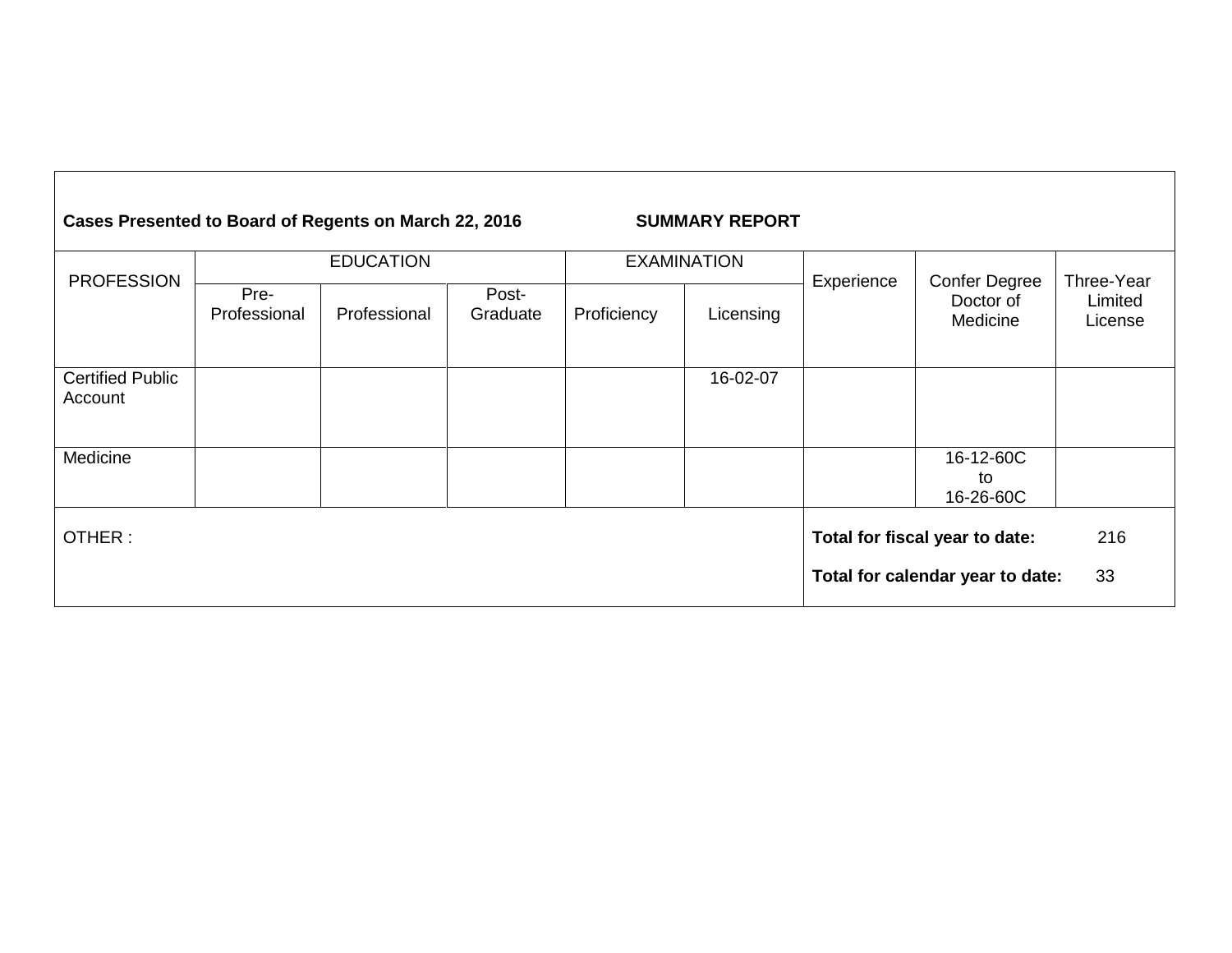### **Board of Regents: March 22, 2016**

### **CERTIFIED PUBLIC ACCOUNTANCY**

16-02-07 Gina Leone

Petition for: Acceptance of passing grades on the Uniform Certified Public Accountancy Examination.

Statement of Problem: Gina Leone, an applicant for licensure as a CPA, recently passed the four parts of the Uniform CPA Examination. However, she exceeded the 18-month time conditioning period in which to complete the Examination requirements by two months.

Pursuant to §70.4(d), applicants may sit for the CPA Examination prior to satisfying the full education requirements for NYS Licensure. Ms. Leone gained entry to the Examination but her education has not yet been evaluated for the purpose of NYS Licensure.

Ms. Leone passed the Auditing and Attestation (AUD) section of the Examination in Jan 2014 and needed to pass the remaining three sections of the exam by September 30, 2015. On her fourth attempt, she passed Financial Accounting and Reporting (FAR) in May 2015. Ms. Leone passed Business Environment and Concepts (BEC) in August 2015 on her first attempt. Ms. Leone scheduled and sat for Regulation (REG) in August 2015, within her 18-month conditioning period; however, she failed the Examination. Ms. Leone re-scheduled to sit for and passed Regulation (REG) in November 2015, during the next available testing window, which was two months or one testing window outside of her conditioning period.

Ms. Leone's ability to properly prepare and sit for sections of the Examination was impeded by her medical condition that occurred during the conditioning period. Based on documentation provided by her physician who attended to Ms. Leone, her perseverance on the various sections of the Examination (despite her medical condition) and ultimate successful completion of all four sections of the Examination, the Executive Secretary of the State Board for Public Accountancy supports her petition to waive the 18-month requirement to pass all four parts of the Uniform CPA Examination.

| <b>APPLICABLE REQUIREMENTS:</b>                                                         | <b>QUALIFICATIONS:</b>                                                                                                              |
|-----------------------------------------------------------------------------------------|-------------------------------------------------------------------------------------------------------------------------------------|
| Section 7404 of Education Law and Part 70<br>of the Commissioner's Regulations require: |                                                                                                                                     |
| (1) A bachelor's or higher degree based on a<br>program in accountancy.                 | (1) See Statement of Problem                                                                                                        |
| (2) Passing scores on the Uniform CPA<br>Examination.                                   | (2)(a) February, May, August, and October<br>2013: Auditing and Attestation (failing<br>scores); January 2014 (passing score).      |
|                                                                                         | (2)(b) August, October 2014 and February<br>2015: Financial Accounting and Reporting<br>(failing scores); May 2015 (passing score). |
|                                                                                         | (2)(c) August 2015: Business Environment                                                                                            |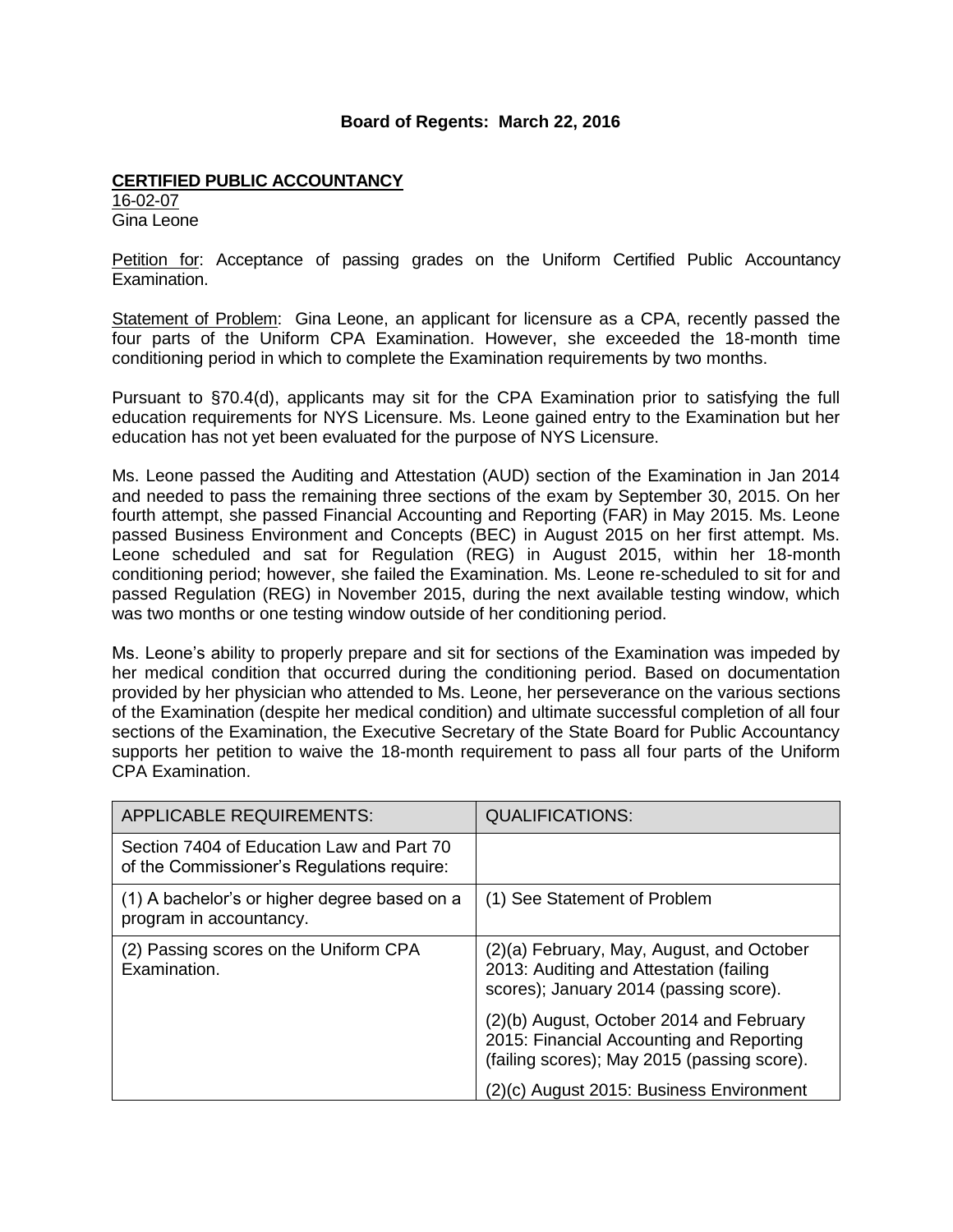|                                          | and Concepts (passing score).                                                       |  |  |
|------------------------------------------|-------------------------------------------------------------------------------------|--|--|
|                                          | $(2)(d)$ August 2015: Regulation (failing<br>score); November 2015 (passing score). |  |  |
| (3) One year of satisfactory experience. | (3)                                                                                 |  |  |

RECOMMENDATION: The Committee on the Professions, in concurrence with the Executive Secretary of the State Board for Public Accountancy, recommends that the applicant's petition for acceptance of passing grades on the Uniform CPA Examination be accepted.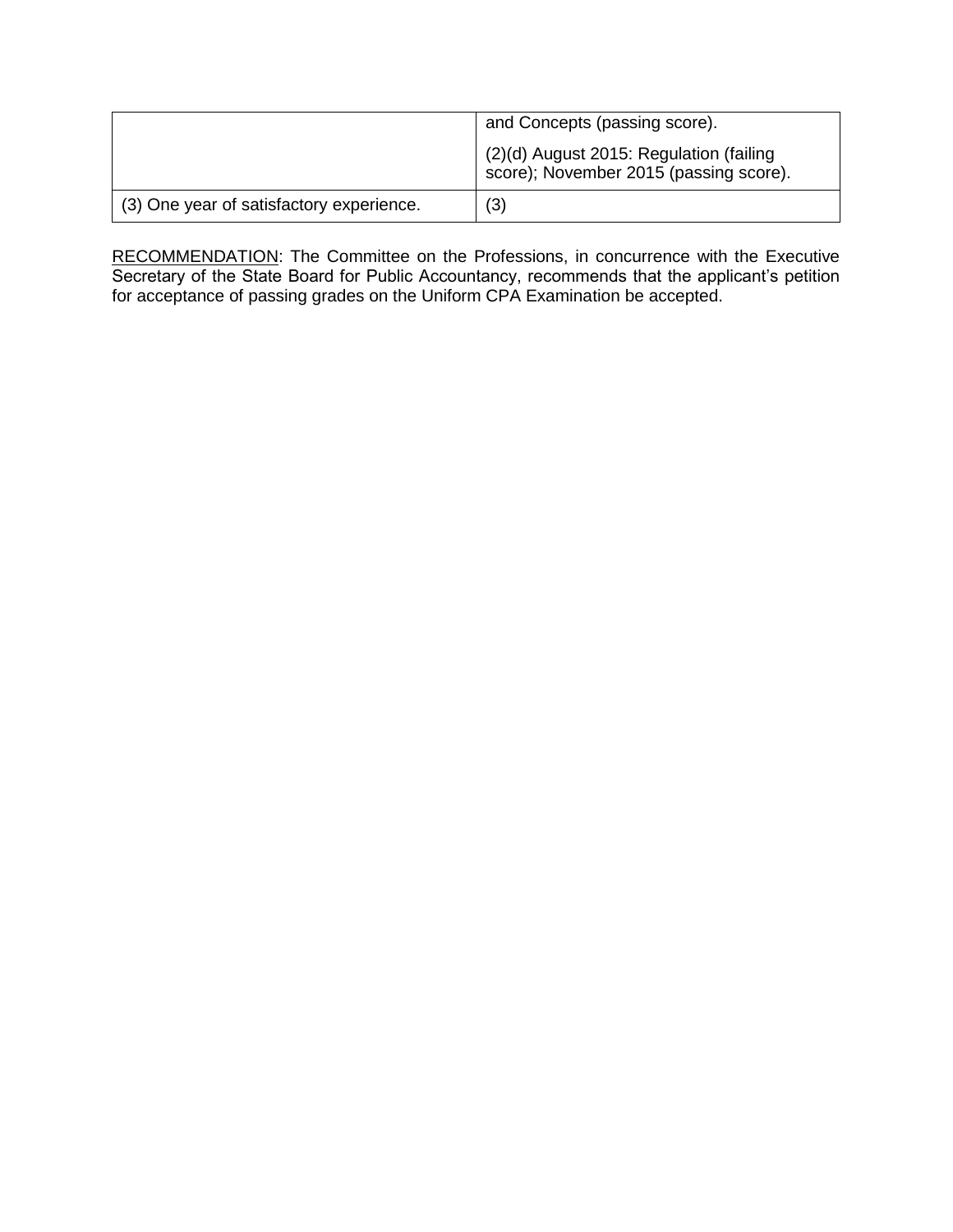## **MEDICINE**

Petition for: Conferral of the degree Doctor of Medicine (M.D.) pursuant to Section 6529 of the Education Law.

Summary Statement: The petitioners listed below are all graduates of foreign medical schools who have been licensed in New York.

The applicable requirements of Section 3.57 of the Rules of the Board of Regents require completion of a medical education program in a foreign medical school satisfactory to the Department which does not grant the degree Doctor of Medicine (M.D.), and in which the philosophy and curriculum were equivalent, as determined by the Department in accordance with the policy of the Board of Regents, to those in programs leading to the degree Doctor of Medicine (M.D.) at medical schools in the United States satisfactory to, or registered by, the Board of Regents and the Department. Secondly, petitioners must have licensure to practice medicine in New York State in accordance with provisions of Section 6524 or 6528 of the Education Law or their equivalent as determined by the Board of Regents pursuant to their authority under Section 6506 of the Education Law.

| <b>NAME OF PETITIONER</b>                                      | <b>QUALIFICATIONS</b>                                                                                                                                                   |  |  |
|----------------------------------------------------------------|-------------------------------------------------------------------------------------------------------------------------------------------------------------------------|--|--|
| 16-12-60C<br>Srilakshmi Atluri<br>Huntington Station, NY 11746 | (1) NTR University of Health Sciences,<br>Vijayawada, India, Bachelor of Medicine,<br>Bachelor of Surgery, 08/01/08<br>(2) License# 276735, Issued 08/07/14             |  |  |
| 16-13-60C<br>Ratna Basak<br>Greenvale, NY 11548                | (1) University of Calcutta, West Bengal,<br>India, Bachelor of Medicine, Bachelor of<br>Surgery 01/20/89<br>(2) License# 276440, Issued 07/25/14                        |  |  |
| 16-14-60C<br><b>Salvador Castells</b><br>New York, NY 10128    | (1) University of Barcelona, Barcelona,<br>Spain, Doctor of Medicine and Surgery,<br>09/01/60<br>(2) License #097213, Issued on 08/19/66                                |  |  |
| 16-15-60C<br>Julia Cherkasova<br>Brooklyn, NY 11235            | (1) Azerbaijan State University, Baku,<br>Azerbaijan, Physician, 06/30/90<br>(2) License #272494, Issued on 09/27/13                                                    |  |  |
| 16-16-60C<br>Akshata Desai<br>Buffalo, NY 14215                | (1) Rajiv Gandhi University of Health<br>Sciences, Karnataka, India, Bachelor of<br>Medicine, Bachelor of Surgery, 03/29/10<br>(2) License # 282532, Issued on 12/17/15 |  |  |
| 16-17-60C<br><b>Udaan Guha</b><br>Potomac, MD 20854            | (1) All India Institute of Medical Sciences,<br>New Delhi, India, Bachelor of Medicine,<br>Bachelor of Surgery, 03/01/96<br>(2) License # 247993, issued on 03/18/08    |  |  |
| 16-18-60C<br>Bob Li<br>New York, NY 10065                      | (1) University of New South Wales, Sydney,<br>Australia, Bachelor of Medicine,<br>Bachelor of Surgery 12/14/06<br>(2) License #282514 issued 12/14/15                   |  |  |